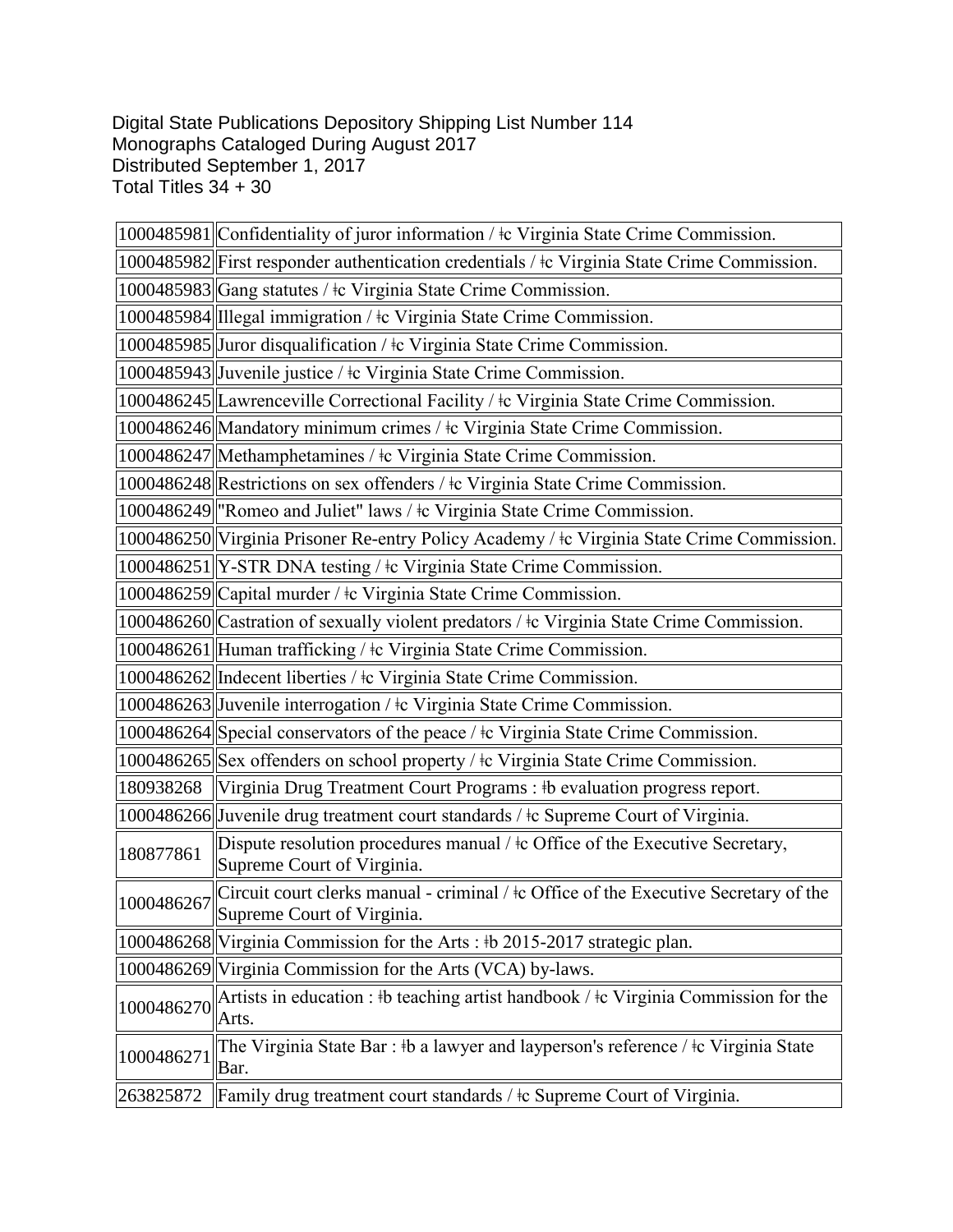| 311081121  | Civil commitment practices in Virginia : #b perceptions, attitudes, and<br>recommendations / $\pm c$ by Elizabeth L. McGarvey.                                                                                                                                        |
|------------|-----------------------------------------------------------------------------------------------------------------------------------------------------------------------------------------------------------------------------------------------------------------------|
| 430346878  | Report on evaluation of Virginia's Drug Treatment Courts / ‡c prepared for the<br>Virginia General Assembly.                                                                                                                                                          |
| 489228491  | The Supreme Court of Virginia.                                                                                                                                                                                                                                        |
| 1000486032 | Standards to govern the appointment of guardians ad litem for incapacitated<br>persons pursuant to Chapter 20 of Title 64.2, Code of Virginia / ‡c [Judicial<br>Council of Virginia, in conjunction with the Virginia State Bar and the Virginia<br>Bar Association]. |
| 908459641  | Virginia Drug Treatment Court Programs : #b cost-benefit feasibility report.                                                                                                                                                                                          |
|            | Virginia Civil Commitment Procedure and Practice : #b policy analysis and<br>1002108784 recommendations to increase voluntary admission / $\pm c$ Commonwealth of Virginia<br>Commission on Mental Health Law Reform.                                                 |
| 677927954  | Report of the task force on civil commitment / $\pm c$ Commonwealth of Virginia<br>Commission on Mental Health Law Reform.                                                                                                                                            |
| 909289642  | Final interim report and recommendations of the working group on health privacy<br>and the civil commitment process / $\pm c$ Commonwealth of Virginia Commission on<br>Mental Health Law Reform.                                                                     |
| 1002108785 | Report of the Special Committee on Criminal Discovery Rules to the Chief Justice<br>and Justices of the Supreme Court of Virginia.                                                                                                                                    |
| 1002108786 | Standards to govern the appointment of guardians ad litem pursuant to [sec.] 16.1-<br>266, Code of Virginia.                                                                                                                                                          |
|            | 1002108888 Federal Firearms Law: #b Domestic Violence Offender Gun Ban.                                                                                                                                                                                               |
|            | Report on parole-eligible and geriatric inmates in state correction facilities : #b to<br>1002108889 the Governor, General Assembly, and Chief Justice of Virginia / $\pm c$ Virginia<br>Criminal Sentencing Commission.                                              |
|            | Special justices for adult civil commitment hearings; special justices for juvenile<br>1002108890 civil commitment hearings : #b training standards and appointment guidelines / $\pm c$<br>Office of the Executive Secretary, Supreme Court of Virginia.             |
| 1002108875 | 2011 judicial boundary realignment study report / ‡c Supreme Court of Virginia,<br>Office of the Executive Secretary.                                                                                                                                                 |
|            | 1002108876 Legal handbook for cancer survivors / ‡c Virginia State Bar.                                                                                                                                                                                               |
| 937758584  | Virginia Drug Treatment Court Programs : #b Bureau of Justice Assistance's Ten<br>Key Components and Virginia's Adult Drug Treatment Court Standards :<br>crosswalk report.                                                                                           |
| 1002108877 | Maintaining the connection : #b procedures for curriculum advisory committees / $\pm c$<br>Northern Virginia Community College.                                                                                                                                       |
| 1002108878 | Achieving the dream : #b six policy changes : frequently asked questions / $\pm c$<br>Northern Virginia Community College.                                                                                                                                            |
| 1002108860 | \$72,415,000 Virginia Public Building Authority: #b public facilities revenue<br>refunding bonds, series 2012A.                                                                                                                                                       |